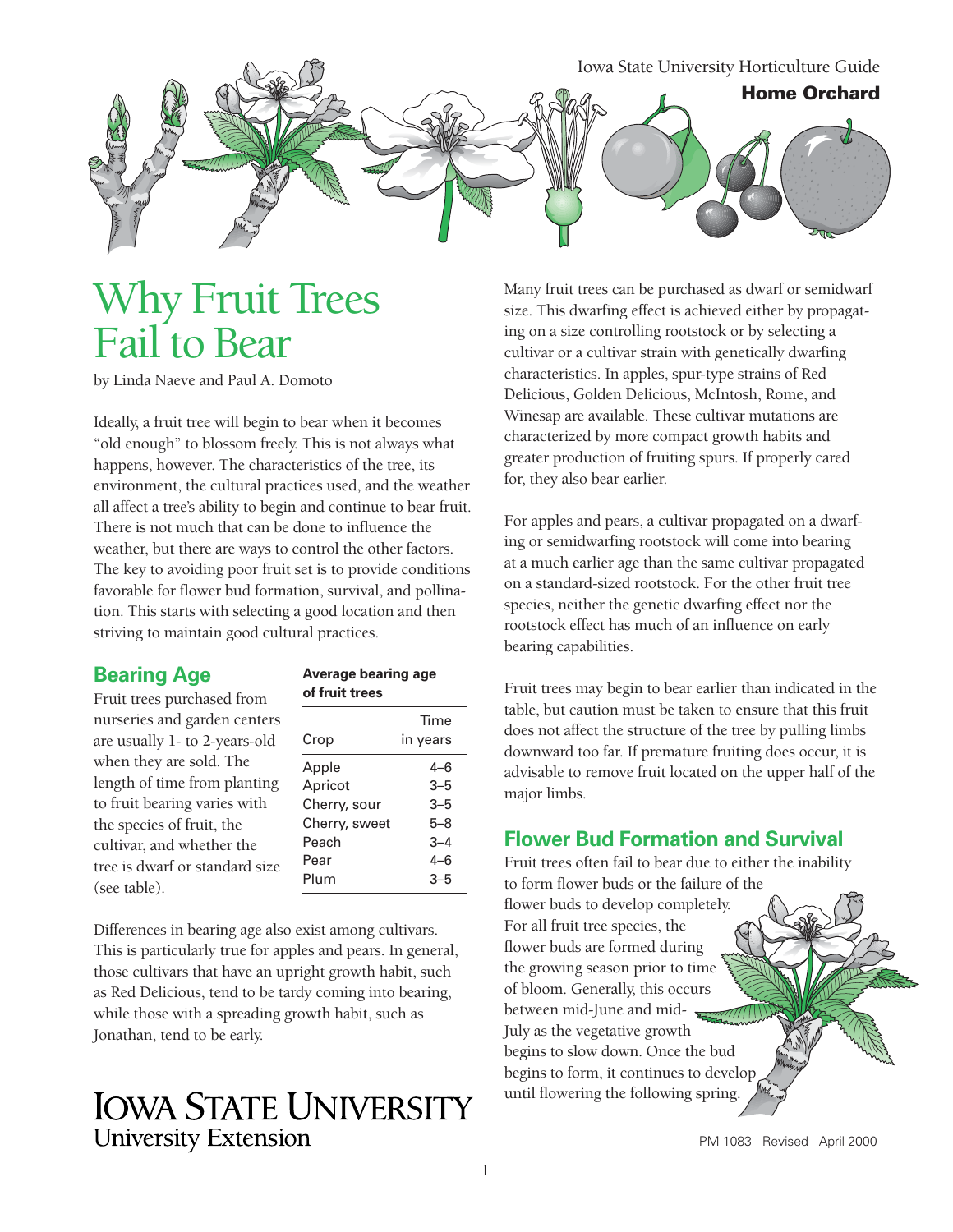

Flower bud formation occurs between mid-June and mid-July. If conditions are favorable, the buds continue to develop until flowering the following spring.

Unfavorable conditions before and during this period of development will result in the lack of flower bud formation or the loss of developing buds. Cultural practices and environmental conditions influence whether or not this occurs.

### **Environmental Factors Light**

Good exposure to sunlight is one of the most important factors influencing the formation of flower buds on fruit trees. Through the process of photosynthesis, the leaves on the tree manufacture sugars used for vegetative growth, flower bud formation, and fruit development. If sunlight is limited, the tree will continue to grow, but there will not be sufficient sugars for the formation of flower buds. Under such conditions, young trees will be slow coming into bearing, the blossoms will be sparse, and the fruit that forms will be poorly colored. Dwarf trees also will grow larger than anticipated. For these reasons, fruit trees should be planted in locations where they will receive maximum sunlight. Avoid shaded sites near buildings or other trees.

#### **Water**

The lack of sufficient water, as experienced under drought conditions, can have both a positive and a negative influence on the formation of flower buds. If a temporary drought occurs early in the growing season, during the period of flower bud formation, it can be beneficial in promoting flower buds. However, if the same drought continued or a prolonged drought developed later in the season, it could result in the loss of flower buds. To prevent such a loss, fruit trees should be watered during periods of prolonged drought, particularly if they are planted near other trees.

#### **Temperature**

Low temperatures during winter and spring through bloom can result in the loss of flower buds. During the winter, temperatures below –18°F to –20°F will kill the flower buds of peaches and sweet cherries, while the flower buds of apples, pears, sour cherries, and plums are able to withstand colder temperatures. However, if the temperature drops severely following a January or February thaw, the killing temperature for flower buds of even the hardiest species is much higher.

The greatest injury to the flower buds occurs when rather warm periods in the early spring are followed by unseasonably cold temperatures. With such warm periods, the buds begin to break dormancy and swell. As the buds become more active, they become increasingly sensitive to cold temperature and are most sensitive at bloom. Exposed but unopened flowers can usually withstand temperatures near 24°F. However, once opened, the blossoms of nearly all fruit trees will be killed if the temperature drops below 29°F.

There is little that can be done to protect flower buds against low winter temperatures other than careful crop and cultivar selection. For more information see PM 453, *Fruit Cultivars for Iowa* and PM 1788, *Growing Fruit in Iowa.* 

For frost protection during bloom, running a sprinkler under a fruit tree is beneficial. Sprinkling a tree is even better, but due to the potential limb breakage, care must be taken to avoid too much ice buildup. Ice formation around the buds will insulate them from further cold if sprinkling is continued. The practice must begin before the temperature drops below freezing and must continue until the ice formed on the tree begins to melt on its own.

### **Cultural Practices**

Cultural practices that influence the vigor and vitality of the tree will affect its ability to bear fruit early and consistently produce crops.

Poor cultural practices often result in a tree that lacks vigor and vitality. Such trees may start bearing, but fruit production is inconsistent from year to year. These trees are unable to produce enough food reserves to carry a crop, make new growth, and have something left over to form flower buds for the following year. This ultimately leads to biennial bearing.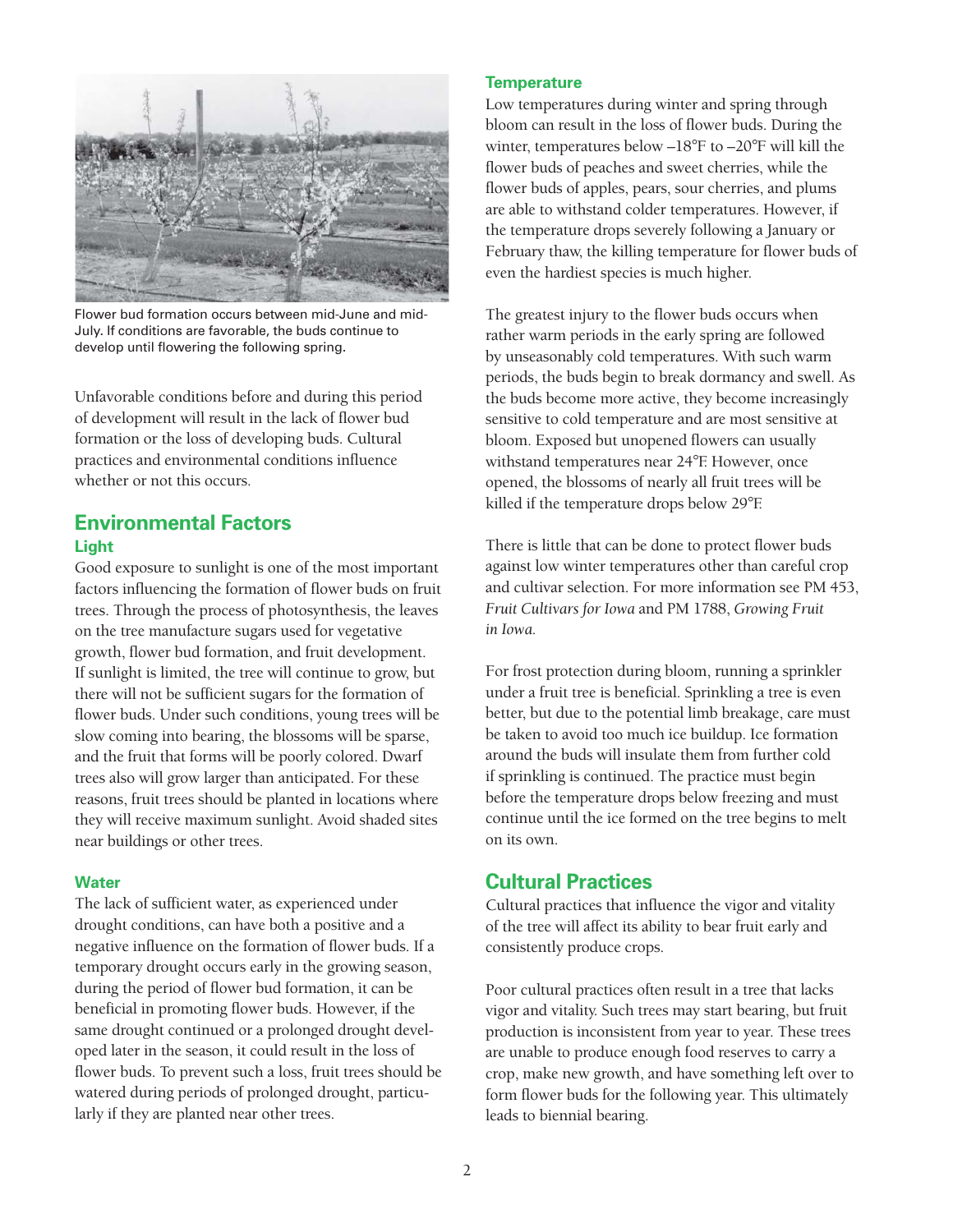However, practices that promote excessive vigor will inhibit or delay fruiting. With excessive vigor the manufactured sugars are utilized for vegetative growth and little sugar remains to form flower buds.

One of the easiest ways to judge tree vigor is to observe the amount of shoot growth the tree makes each year. Generally, a tree capable of carrying a crop is judged to have sufficient vigor if the average terminal shoot growth is in the range of 12 to 18 inches. More vigor is desired with young trees, but as the tree approaches bearing age, cultural practices should be geared toward discouraging excessive vigor.

#### **Fertilization**

For young fruit trees in the backyard, overfertilization with nitrogen is one of the major reasons for excessive tree vigor and the lack of fruit. Such trees can easily receive too much nitrogen when the lawn around the tree is fertilized. For this reason, it is recommended that fruit trees be fertilized well (about 1 ⁄4 lb. actual nitrogen) just after planting to encourage good growth. Then, depending on the tree vigor, either withhold or cut back on the nitrogen until the tree begins to bear. This means reducing the rate of nitrogen applied to the lawn around the tree. Once the tree is bearing, normal lawn fertilizer rates should be adequate for most trees.

To fertilize bearing fruit trees independently of the lawn, use a rate of 0.1 lb. of actual nitrogen per inch of the tree trunk diameter at its narrowest point. The fertilizer should be broadcast under the tree. Observe the amount of terminal shoot the tree makes each year to make adjustments to this recommended rate.

#### **Pruning and Training**

Proper training and pruning dictate the potential production of a fruit tree. Fruit trees should be pruned to develop a strong framework and improve light penetration through the tree. Low light intensity is the primary reason for few flowers and poorly colored fruit toward the center of a tree.

As with excessive fertilizer applications, excessive pruning encourages vigorous shoot growth at the expense of flower bud formation. This is particularly true for young nonbearing trees. In order to encourage early fruiting on young trees, pruning should be kept to a minimum and be confined to developing a good framework.



Fruit trees should be pruned and trained to develop a strong framework and improve light penetration through the tree.

For trees that have begun to fruit, the amount of pruning required each year can be judged by observing the amount of terminal shoot growth. If the average terminal shoot growth is excessive, then less wood should be removed than was taken the previous year. If terminal shoot growth is less than normal and the previous crop was not great, then more wood removal compared to the previous season is warranted.

For more information on pruning and training fruit trees, see PM 780, *Pruning and Training Fruit Trees.* 

#### **Fruit Thinning**

Bearing fruit trees have the potential of setting more fruit than they are capable of carrying. If all the fruit were left on the tree, they would be small at maturity. More important, the tree would have very few, if any, blossoms the following year. Fruiting is a devitalizing process, and with the competition of a heavy crop, there would be very little manufactured food reserves and nutrients available for flower bud formation. The net result is biennial bearing. To overcome this tendency to bear fruit in alternate years, fruit thinning should be practiced.